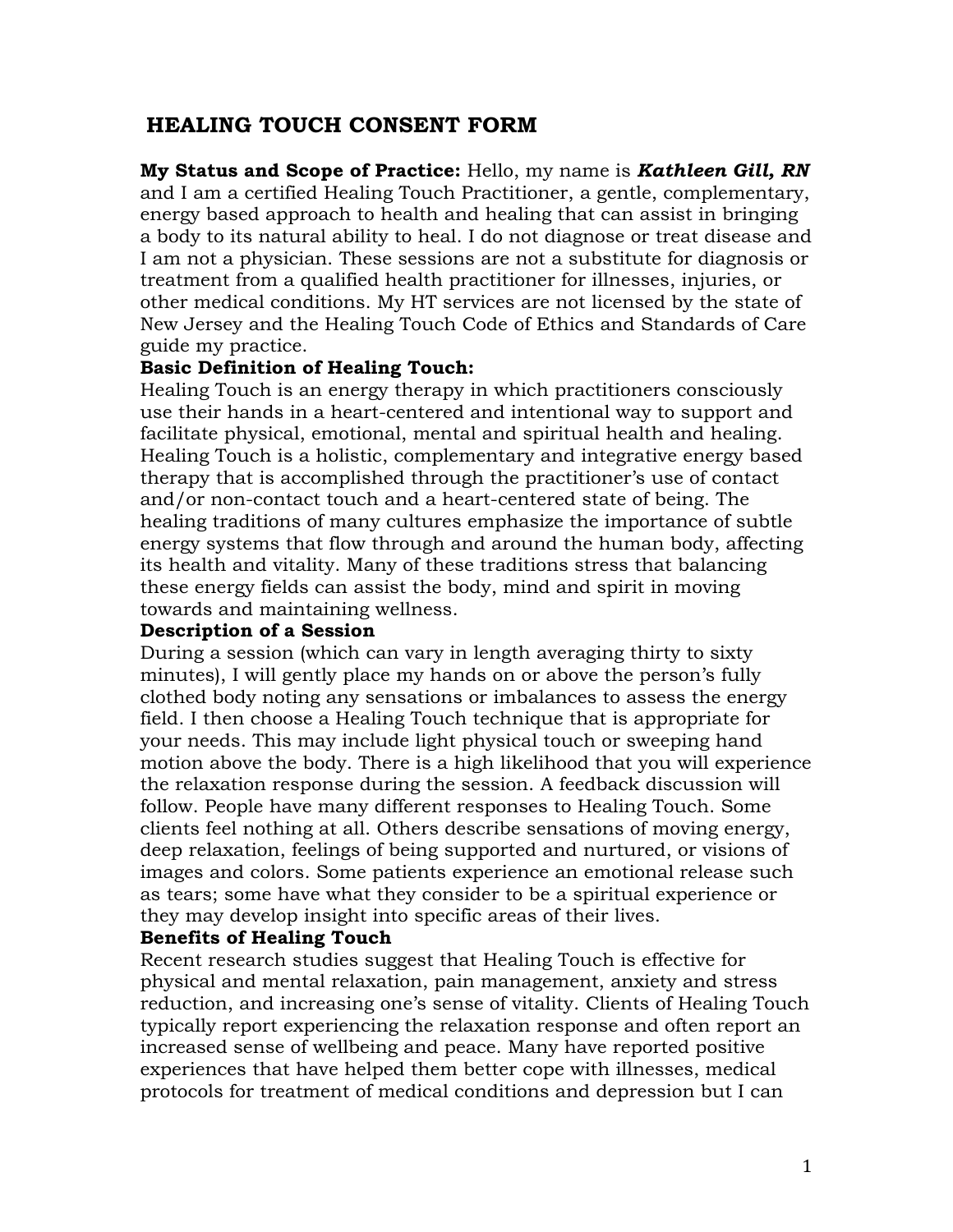make no specific claims regarding the results you may experience from a Healing Touch session. Clients may request a list or summary of the numerous research studies done on Healing Touch since the early 1990s.

Healing Touch is a noninvasive energetic technique; still being researched by traditional science, and currently has no known detrimental side effects.

**My Energy/Educational, Training and Experience:** I am a certified Healing Touch Practitioner (CHTP) through Healing Touch International and a registered nurse also certified in Holistic Nursing (HNB-BC) and I am certified as a Holistic Stress Management Instructor (H.S.M.I.) through the Paramount Wellness Institute taught by Dr Brian Luke Seaward in Boulder, Colorado.

### **Confidentiality/Client Rights:**

Your experiences during our sessions are confidential, and you have a right to view your files upon written request. Confidentiality is subject to the following exceptions:

1. You may instruct me to release information to other health care practitioners in writing.

2. I may release information if subpoenaed or otherwise legally obligated or reasonably allowed to do so (Including circumstances where there is clear and imminent danger to yourself or another person).

3. Your confidential personal file is kept in a secure location and is retained for 4 years after you suspend services after which time all information will be destroyed in a proper manner.

4. Your confidentiality is always subject to the usual exclusions dictated by state and federal laws and regulations.

## **ACKNOWLEDGEMENT, CONSENT, CLIENT PRIVACY RIGHTS**

I have read and understand the above disclosure regarding the services offered by **Kathleen Gill, RN**. We have discussed the nature of the services to be provided including information that Healing Touch is a holistic complementary and integrative energy based therapy that is accomplished through the use of contact and/or non-contact touch. I understand that she is not a licensed physician and that her services are not licensed by the state of New Jersey. I understand it is my

responsibility to maintain a relationship for myself with a medical doctor, if I so desire. I further understand that the above named is not trained to diagnose illness, make recommendations involving pharmaceutical drugs or surgery, or handle medical emergencies.

I have read and understand the above disclosure regarding privacy policies and confidentiality, and that experiences during these sessions are confidential, but subject to the usual exceptions governed by laws of the State of New Jersey and other federal laws and regulations. I have been informed that my Healing Touch Practitioner will neither diagnose nor prescribe for any condition that I might have nor does she make an specific claims regarding results from the Healing Touch